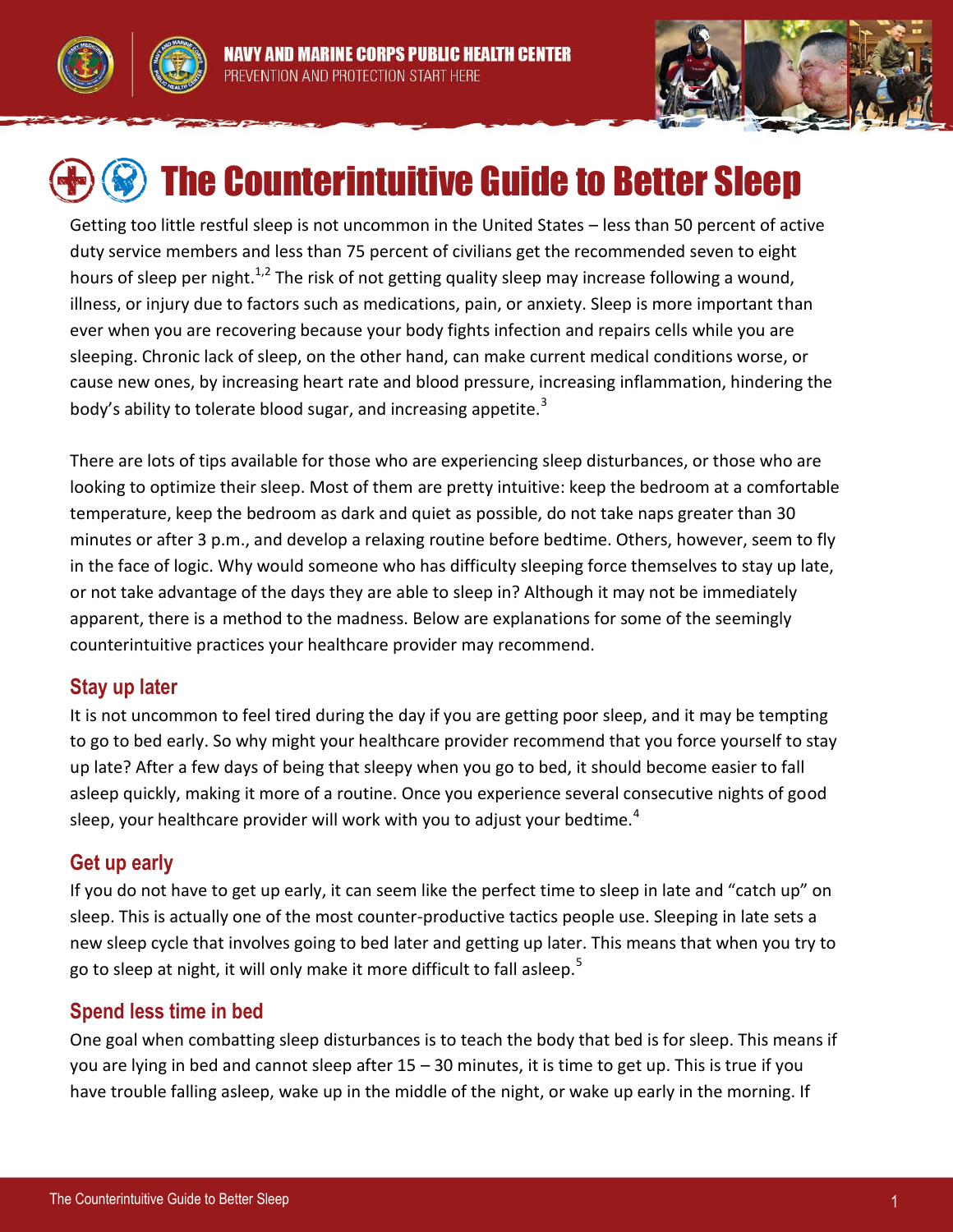



you spend too much time in bed trying to fall asleep, your body will learn that the bed is a place to be awake. $4,5$ 

## **Schedule time to worry**

Some people find that it is difficult to fall asleep because as soon as they lie down, they start to worry. Whether it is about work, family, finances, or even sleep itself, worrying can keep you awake. Common sense would seem to indicate you should try to stop thinking about whatever is worrying you, but in most cases this is not effective. By actively trying to avoid the thoughts, you are actually forcing yourself to concentrate on them.<sup>6</sup> Try setting aside a time each day as your worry time, when you actively think about your concerns or problems and brainstorm things you can do to address them. For example, you could schedule your worry time from 5:00 – 5:20 p.m. each day when you get home from work. If a worry pops into your head during the day, write it down and tell yourself you will think about it later. Don't forget to keep a [notepad at your bedside](http://www.med.navy.mil/sites/nmcphc/Documents/health-promotion-wellness/wounded-ill-and-injured/Sleep-for-WII/WII_Sleep_BedsideThoughtOrganizer.pdf) to write down things that are keeping you awake at night. Once you have written it down, tell yourself there is no need to worry about it right now – you can do that later during your scheduled time. Once your worry period is over, put the list aside until the next day.

#### **Learn more**

Sleep is a complicated issue, and can become even more so when you have been wounded, ill, or injured. If you are experiencing difficulty sleeping, talk to your healthcare provider about potential causes and treatment options that are specific to you and your situation. You can also visit the following websites for more information:

- The Navy and Marine Corps Public Health Center's [Sleep for WII](http://www.med.navy.mil/sites/nmcphc/health-promotion/Pages/wii-sleep.aspx) page contains information on the importance of sleep to recovery, as well as tips to help you sleep better.
- [Afterdeployment.org](http://afterdeployment.t2.health.mil/topics-sleep) offers a sleep assessment and provides recommendations based on your results. They also have resources to help you sleep, including a sleep guide, video stories, and a sleep workbook.
- [Human Performance Resource Center](http://hprc-online.org/mind-tactics/sleep-optimization-1) provides strategies, mobile apps, assessments, and tools to help optimize sleep.

## **References**

- 1. 2011 Department of Defense Heath Related Behaviors Survey of Active Duty Personnel. [http://tricare.mil/tma/dhcape/surveys/coresurveys/surveyhealthrelatedbehaviors/downloads/Final%202011%20HR](http://tricare.mil/tma/dhcape/surveys/coresurveys/surveyhealthrelatedbehaviors/downloads/Final%202011%20HRB%20Active%20Duty%20Survey%20Exec%20Summary.pdf) [B%20Active%20Duty%20Survey%20Exec%20Summary.pdf.](http://tricare.mil/tma/dhcape/surveys/coresurveys/surveyhealthrelatedbehaviors/downloads/Final%202011%20HRB%20Active%20Duty%20Survey%20Exec%20Summary.pdf) Published February 2013. Accessed June 18, 2014.
- 2. Centers for Disease Control and Prevention. Sleep and Sleep Disorders. [http://www.cdc.gov/sleep/.](http://www.cdc.gov/sleep/) Updated July 1, 2013. Accessed June 18, 2014.
- 3. [http://armymedicine.mil/Pages/Adequate\\_sleep\\_brings\\_benefits\\_for\\_a\\_lifetime.aspx](http://armymedicine.mil/Pages/Adequate_sleep_brings_benefits_for_a_lifetime.aspx)
- 4. National Sleep Foundation. Cognitive behavioral therapy for insomnia. [http://sleepfoundation.org/sleep](http://sleepfoundation.org/sleep-news/cognitive-behavioral-therapy-insomnia)[news/cognitive-behavioral-therapy-insomnia.](http://sleepfoundation.org/sleep-news/cognitive-behavioral-therapy-insomnia) Accessed June 10, 2014.